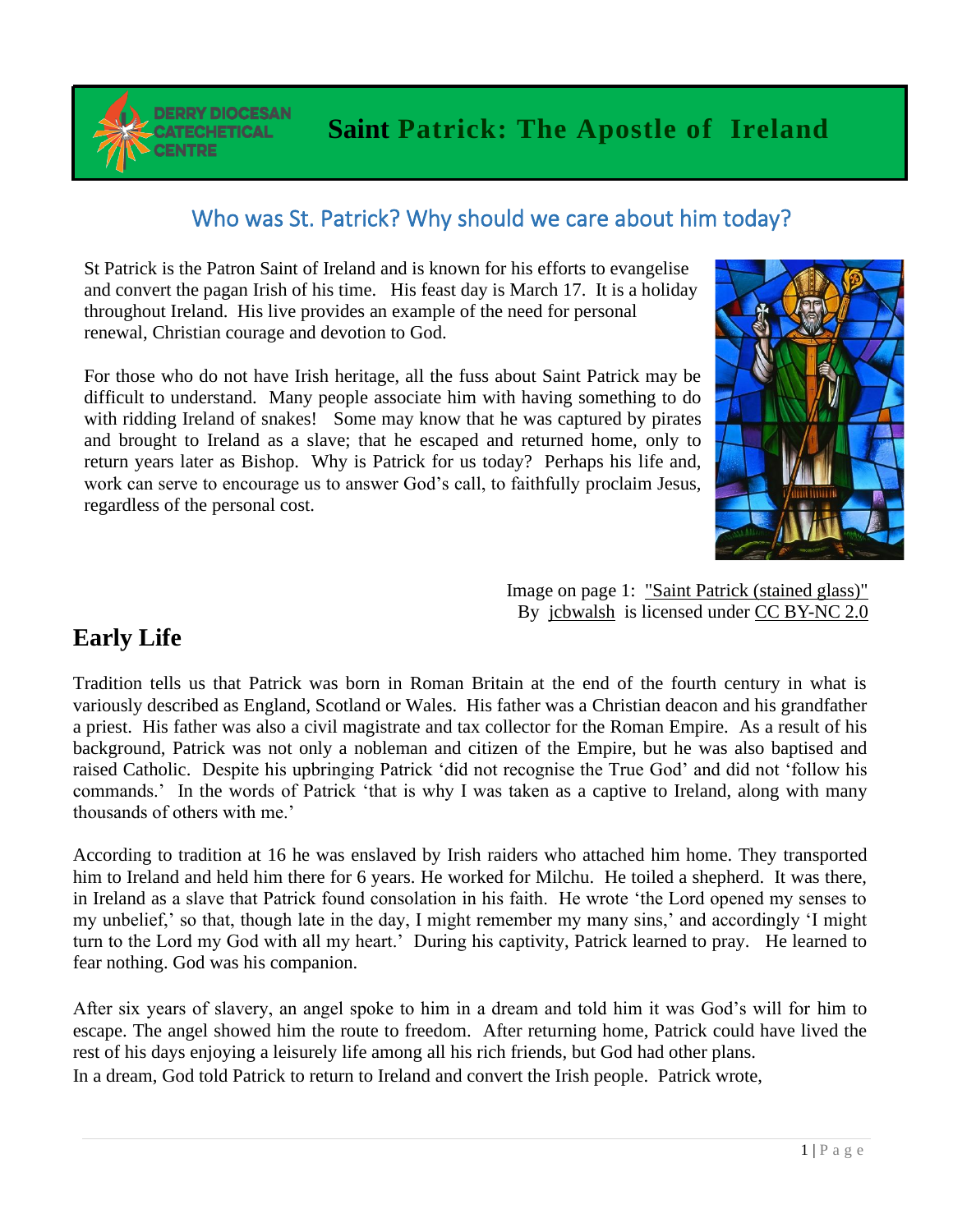"*I had a vision in my dreams of a man who seemed to come from Ireland. His name was Victoricius, and he carried countless letters, one of which he handed over to me. I read aloud where it began: 'The Voice of the Irish.' And as I began to read these words, I seemed to hear the voice of the same men who lived beside the forest of Foclut…and they cried out as with one voice, 'We appeal to you, holy servant boy, come and walk among us.' I was deeply moved in heart and I could read not further, so I awoke."* (Confession)

Before returning to Ireland, Patrick recognized the call to become a priest. Making him Bishop of Ireland, Pope St. Celestine I sent him to evangelize the land of his captivity, so the 'barbaric Irish could know Christ.'

### **Patrick Returns to Ireland as Bishop**

Returning to Ireland, Patrick first went to Tara, the sacred home of Irish Celtic paganism. He was met by the druids and chieftains who had the intent to kill him and his companions. He narrowly escaped and set about finding more friendly territory to spread the good news of redemption. As his popularity grew and more people received baptism, the druids and chiefs grew more determined to kill him. The situation came to a head on the eve of March 26, 433—Easter Sunday. That night the Ard-Righ, (supreme monarch) at Tara decreed that in honour of the Celtic gods of darkness, people should extinguish all fires until a signal was given from the royal palace. St. Patrick arrived at the hill of Slane, at the opposite end of the valley from Tara on Easter Eve. On the summit of that hill, he kindled the Paschal fire. The druids at once raised their voices to the king begging permission to extinguish it. They made repeated attempts to douse the blessed fire and to punish St Patrick. Despite their efforts, they could not extinguish the holy fire. Patrick, protected by God, was unhurt.

The next day, preceded by a disciple carrying the Gospels aloft, Bishop Patrick walked in procession to Tara. There the druids used their incantations in an attempt to maintain their sway over the Irish people. They covered the hill and surrounding plain with a cloud of darkness. Patrick prayed to Christ, and the sun sent forth its rays, causing the brightest sunshine to light the entire island. Unwilling to admit defeat, the arch druid Lochru used his demonic power to lift himself high into the air. Patrick again knelt in prayer, and the old druid fell from the sky and was dashed against a rock. Following these miracles, the Ard-Righ gave his consent for Patrick to preach the Gospel of Jesus Christ across the island. Immediately, people came to Saint Patrick in droves. The country began its conversion to Christianity. During his time in Ireland Patrick consecrated no fewer than 350 bishops. When he was not preaching or saying Mass, he spent his time in prayer and fasting. Any gifts he received, he returned.

Licensed under the [Creative Commons](https://en.wikipedia.org/wiki/en:Creative_Commons) [Attribution-Share Alike 3.0](https://creativecommons.org/licenses/by-sa/3.0/deed.en)  [Unported](https://creativecommons.org/licenses/by-sa/3.0/deed.en) license.